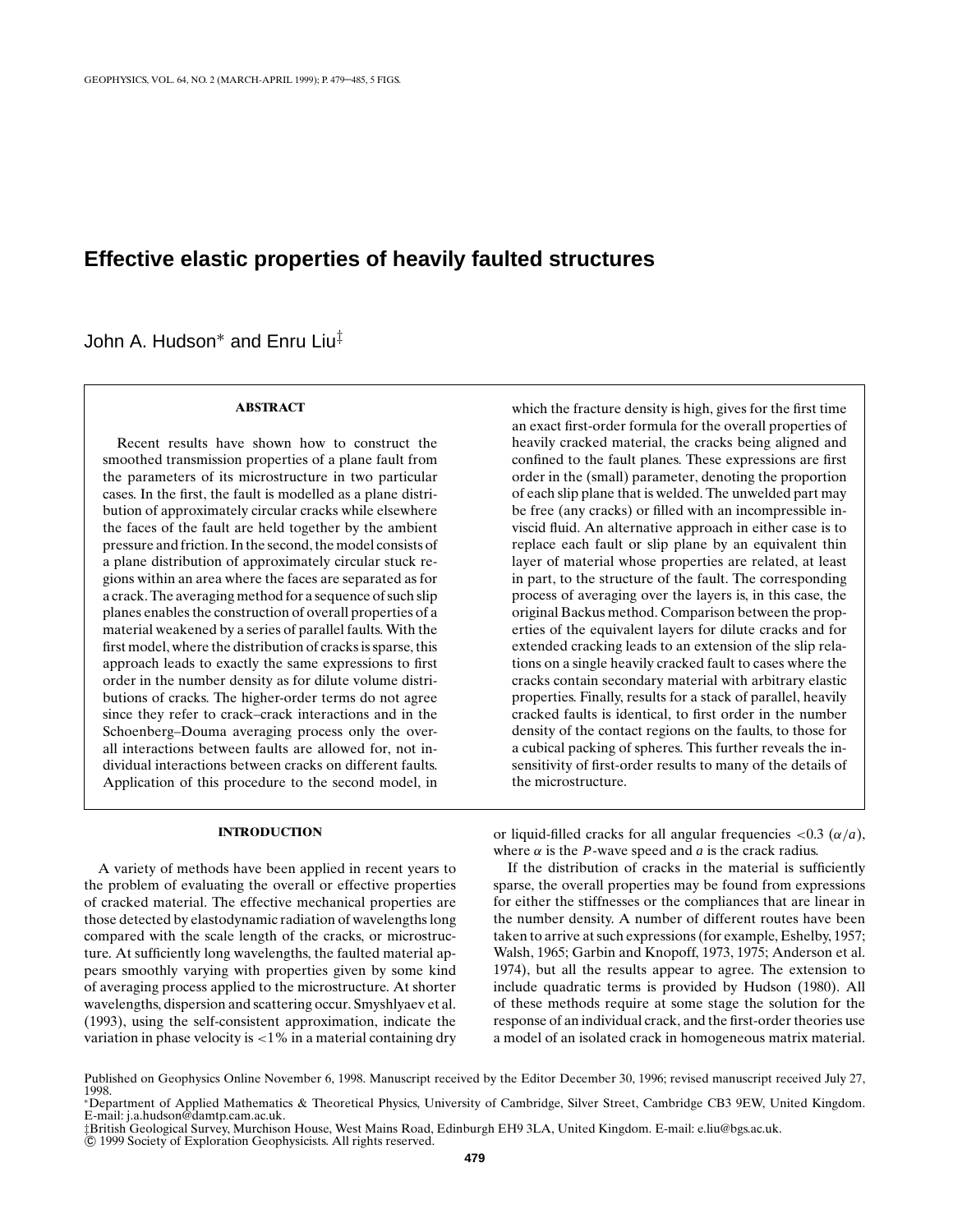All crack–crack interactions are ignored, and such methods may be referred to as noninteracting crack theories (Kachanov, 1992). Some methods (e.g., Mori and Tanaka, 1973) provide results that are not linear in the number density but that nevertheless ignore interactions between cracks. The only crack distribution statistics needed for noninteracting crack theories are zero order, namely, the number density. Second-order theories (e.g., Hudson, 1980) require first-order statistics, i.e., the number density of cracks with one crack fixed. First- and second-order theories are exact in this sense; they apply at low number densities with errors of the order of the number density squared and cubed, respectively.

Two of the methods proposed for the approximate evaluation of effective properties at higher concentrations of cracks are the self-consistent method (Budiansky and O'Connell, 1976) and the differential method (Nishizawa, 1982). In general, both methods give plausible (but different) results for all possible values of the number density of cracks, although the self-consistent result, if expanded in terms of the number density, is inaccurate to the second order (Chatterjee et al., 1978). In addition, several of the noninteracting crack theories also give plausible-looking results at high number densities (see, for instance, Sayers and Kachanov, 1991; Berryman and Burge, 1996), even though, strictly speaking, their range of validity is for dilute crack distributions only. Such theories generally agree at low number densities, but at higher values they differ significantly from each other. No one theory of this kind is likely to be accurate for all crack distributions since allowance for higher-order interactions between cracks requires a knowledge of higher-order statistics of the crack distribution (Keller, 1964). Some approximate theories, however, seem to be accurate in certain cases for relatively high number density. For instance, computer studies on 2-D distributions of randomly distributed (but nonintersecting) cracks have shown that the first-order results for the compliances (linear in the number density) are accurate up to  $\nu \pi a^2 = 2$ , where  $\nu$  is number density and *a* is the half-length of a crack (Kachanov, 1992; Davis and Knopoff, 1995). In the circumstances of the numerical experiments, this noninteracting crack approximation is far more accurate than the self-consistent or differential methods (Davis and Knopoff, 1995).

In this paper we attempt to provide theoretical expressions for the overall properties of material with aligned cracks which will be valid at high crack densities but free from the rather heuristic assumptions underlying the self-consistent and differential methods. The method is based on results for a plane fault, consisting of areas of slip and areas of stick (Hudson et al., 1996b, 1997) allied to the method of combining the effects of parallel slip planes described by Schoenberg and Douma (1988). The end result is a model of a cracked material in the form of parallel faults of arbitrary spacing where the proportion of the area of each fault that slips and can be compressed (that is, acts as a crack) is high. In other words, there is a high density of cracking, but the cracks are aligned in parallel planes. Figure 1 shows schematically three fracture models. Model 1 portrays a plane distribution of small cracks; Model 2 is a plane distribution of contacts. Both models can be replaced with an equivalent fracture of constant aperture (thickness) (Model 3) with appropriate infill material.

In our model, aligned cracks may not take arbitrary positions in the matrix rock. However, first-order expressions for dilute crack densities are the same whether the cracks are aligned in planes or not (Schoenberg and Douma, 1988), so we may perhaps expect the same for first-order expressions for dense crack populations. If the cracks are randomly orientated as well, the effective material strength will go to zero and the material will fail at some point determined, presumably, by higher-order statistics. Crampin (1994) argues that, for this reason, coherent rock is constrained to have an upper bound to the crack number density. However, with the cracks confined to fault planes as in the present model, the material will not fail unless the fault planes fail. This point is reached when the number density of points of welded (nonfriction) contact goes to zero.

### **PARALLEL FAULTS WITH LOW CRACK DENSITY**

The effect of a fault plane, consisting of an array of approximately circular areas of slip (cracks) lying in an otherwise welded interface, on waves of long wavelength is that of a slip plane, where the traction  $\mathbf{t} = (t_1, t_2, t_3)$  is proportional to the displacement discontinuity  $[\mathbf{u}] = ([u_1], [u_2], [u_3])$  across the faces of the fault (Hudson et al., 1996b). The continuity conditions for a fault with normal in the 3-direction are

$$
[u_1] = \frac{\alpha}{\mu \omega} At_1, \qquad [u_2] = \frac{\alpha}{\mu \omega} At_2,
$$
  
and  

$$
[u_3] = \frac{\alpha}{\mu \omega} B t_3,
$$
 (1)

where  $\mu$  is the rigidity and  $\alpha$  is the *P*-wave speed in the uncracked material,  $\omega$  is the angular frequency of the wave,

 $\mu\omega$ 

# Fracture models

(1) Plane distribution of small cracks



FIG. 1. Schematic of three fracture models. (1) A plane distribution of small cracks; (2) a plane distribution of contacts; and (3) a fracture with weak infill of a constant aperture.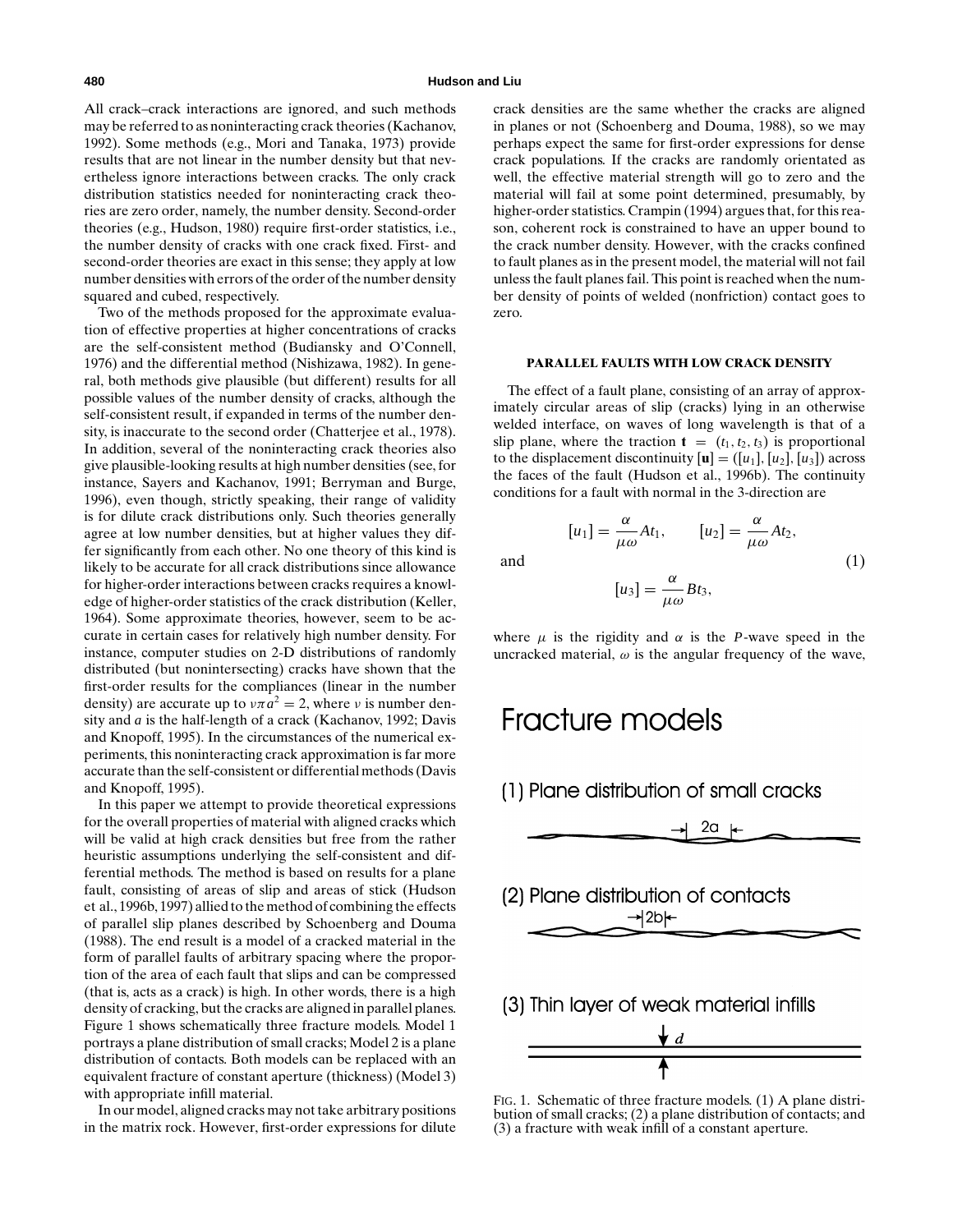$$
A = \left(\frac{\omega a}{\alpha}\right) (\nu^s a^2) \bar{U}_{11} \left\{ 1 + (\nu^s a^2)^{\frac{3}{2}} \bar{U}_{11} \frac{\pi}{4} (3 - 2\beta^2/\alpha^2) \right\}
$$
  
and (2)

$$
B = \left(\frac{\omega a}{\alpha}\right) (\nu^s a^2) \bar{U}_{33} \left\{1 + (\nu^s a^2)^{\frac{3}{2}} \bar{U}_{33} \pi (1 - \beta^2/\alpha^2)\right\}.
$$

The number density of cracks on the fault surface is  $v^s$ , and the mean squared crack radius is  $a^2$ ;  $\beta$  is the *S*-wave speed, and the quantities  $\bar{U}_{11}$  and  $\bar{U}_{33}$  depend on the internal crack conditions (dry, liquid filled, etc). For a dry crack (that is, a crack filled with inviscid gas with high compressibility)

$$
\bar{U}_{11} = \frac{16}{3} \left( \frac{\lambda + 2\mu}{3\lambda + 4\mu} \right)
$$
  
and  

$$
\bar{U}_{33} = \frac{4}{3} \left( \frac{\lambda + 2\mu}{\lambda + \mu} \right),
$$
 (3)

 $\setminus$ 

 $\int \lambda + 2\mu$ 

 $\lambda + \mu$ 

where  $\lambda$  and  $\mu$  are the Lamé parameters of the unfaulted material. If the crack is filled with an inviscid liquid of low compressibility,  $\bar{U}_{11}$  is as given above and  $\bar{U}_{33}$  is zero. Expressions for other crack conditions are given by Hudson (1981, 1988) and Hudson et al. (1996a). Equations (2) represent an expansion in ascending powers of  $v^s$  and are valid for  $(v^s a^2)$  small only.

An array of parallel faults of this type with average spacing *H* is described by Schoenberg and Douma (1988) in terms of a fracture system compliance matrix **Z**, where

$$
\mathbf{Z} = \begin{pmatrix} Z_T & 0 & 0 \\ 0 & Z_T & 0 \\ 0 & 0 & Z_N \end{pmatrix}
$$
 and (4)

$$
Z_N = \frac{\alpha B}{\mu \omega H}, \qquad Z_T = \frac{\alpha A}{\mu \omega H}.
$$

The normal to all the faults lies in the 3-direction as before, and the individual cracks are oriented the same way. The effective properties of the faulted material may be written in terms of the compliances as follows (see also Schoenberg and Sayers, 1995; Sayers and Kachanov, 1995):

$$
\mathbf{s} = \mathbf{s}^0 + \Delta \mathbf{s},\tag{5}
$$

where **s** is the overall compliance tensor and  $s^0$  is the compliance tensor of the unfaulted material. The excess compliance  $\Delta s$  is calculated by Schoenberg and Douma (1988), using Backus's (1962) method, to be

$$
\Delta s_{1313} = \Delta s_{2323} = Z_T
$$

and  $(6)$ 

$$
\Delta s_{3333}=Z_N,
$$

with similar equalities for the components linked to the above by symmetry and all other components zero.

The corresponding overall stiffnesses are

$$
c_{1111} = \lambda + 2\mu = c_{2222}, \qquad c_{3333} = (\lambda + 2\mu)/(1 + E_N)
$$
  

$$
c_{1133} = \lambda/(1 + E_N) = c_{2233}, \qquad c_{1122} = \lambda,
$$
 (7)

$$
c_{2323} = \mu/(1 + E_T) = c_{1313}, \qquad c_{1212} = \mu,
$$

where 
$$
E_N = (\lambda + 2\mu)Z_N
$$
,  $E_T = \mu Z_T$ ; that is,

$$
E_N = \left(\frac{v^s a^3}{H}\right) \left(\frac{\lambda + 2\mu}{\mu}\right)
$$
  
 
$$
\times \bar{U}_{33} \left\{1 + (v^s a^2)^{\frac{3}{2}} \bar{U}_{33} \pi (1 - \beta^2/\alpha^2)\right\}
$$
 (8)

and

$$
E_T = \left(\frac{v^s a^3}{H}\right) \bar{U}_{11} \left\{ 1 + (v^s a^2)^{\frac{3}{2}} \bar{U}_{11} \frac{\pi}{4} (3 - 2\beta^2 \alpha^2) \right\}.
$$

In this result, interactions between cracks on the same fault are taken into account through the second terms in the brackets, but interactions between individual cracks in different faults are neglected in favor of the interaction between averaged faults. In this sense, our approach differs from approaches where all crack–crack interactions are taken into account. If we put  $v^s/H = v$ , the number density of cracks overall, the present results agree to the first order in  $(\nu a^3)$  with earlier first-order results for aligned but randomly distributed cracks. The agreement fails, however, at the second order in  $(\nu a^3)$  (see Hudson, 1980) owing to the difference in the allowance for crack interactions and also in the two-crack distribution function. In earlier work the cracks were assumed to be distributed randomly, whereas here they are aligned in parallel planes. This is an illustration of a general principle: to the first order, it does not matter whether the cracks are randomly distributed or aligned in planes. At the second order, where crack-crack interactions are taken into account, the statistics of the crack distribution are crucial.

Figures 2 and 3 show the variations of normalized elastic constants  $c_{3333}$  and  $c_{2323}$  with crack density  $\epsilon = v a^3 = (v^s a^3)/H$ for three different *a*/*H* ratios (ν is the overall number of cracks per unit volume). The variations are calculated using



FIG. 2. Variation of normalized  $c_{3333}$  with crack density  $\epsilon = v a^3$ . The solid line is calculated from a volume distribution of small cracks (Hudson, 1980, 1981), and the dashed lines are from plane distributions of small cracks (this paper) for three different *a*/*H* ratios.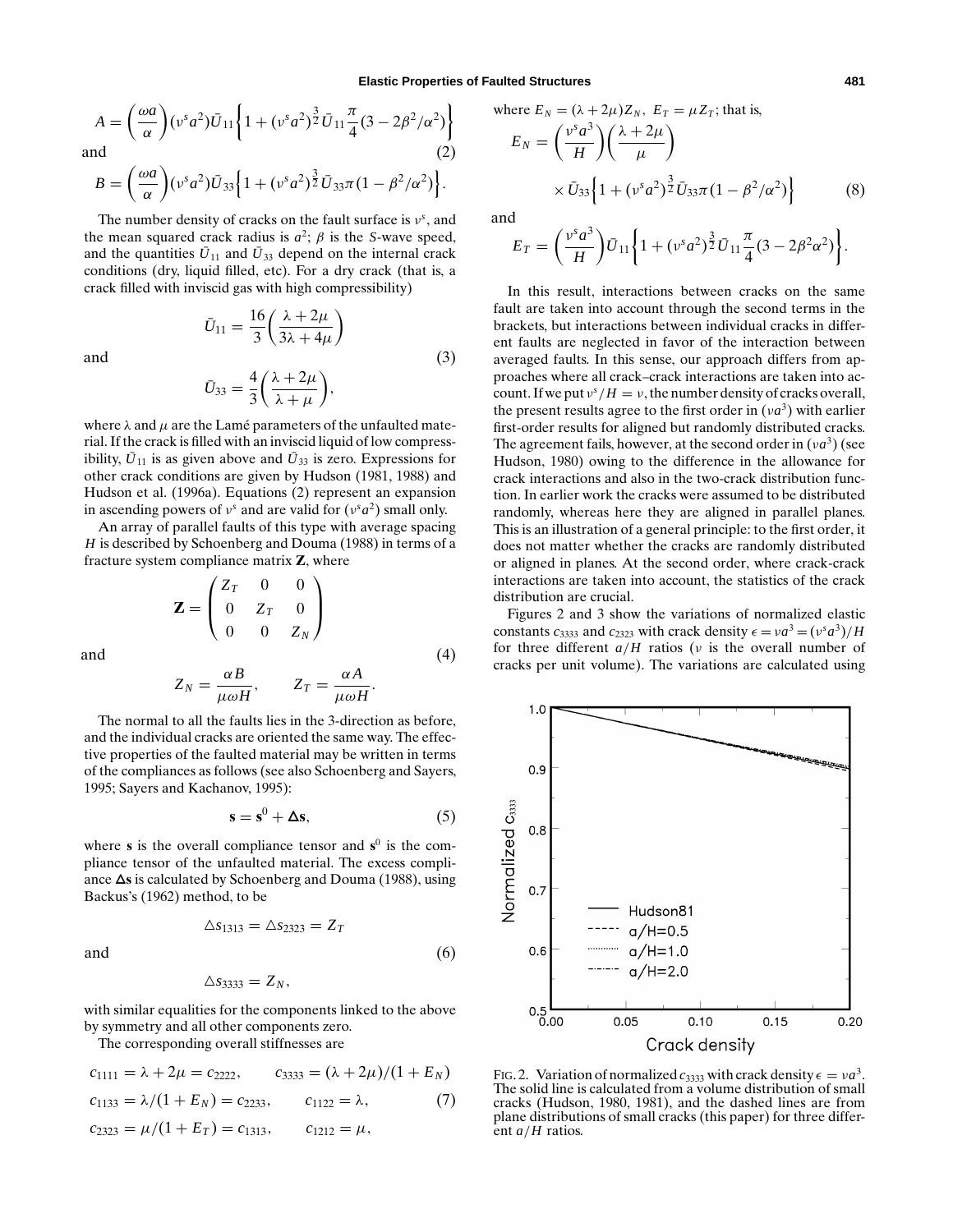equations (7) and (8) for a solid with the background wave speeds  $\alpha = 3.5$  km/s,  $\beta = 2.3$  km/s, and density  $\rho = 2.6$  g/cm<sup>3</sup>. The cracks are filled with water (with acoustic velocity of 1.5 km/s, density of 1  $g/cm<sup>3</sup>$ , and viscosity of 0.01 poise) and have an average aspect ratio of 0.01. Compared with the equivalent variation for a volume distribution of small cracks computed using formulæ given in Hudson (1980, 1981, indicated by solid lines), we find that both models give very similar values for  $c_{3333}$  and there is little variation of  $c_{3333}$  with the  $a/H$  ratios. However, the variation of  $c_{2323}$  with crack density shows a strong dependence on the value of  $a/H$ ; when  $a/H = 2$ , the results from both the volume distribution of small cracks and the plane distribution of small cracks are similar but the difference between the results from the two models increases sharply as *a*/*H* decreases. In general, the elastic constants decrease as crack density increases, as expected.

It is possible to construct a slightly different model of a fractured rock in terms of a random distribution of aligned circular faults on each of which the interface conditions are given by equation (1). This can be done by representing the fault conditions as a weak solid infill (Hudson et al., 1996b) and substituting the parameters of this equivalent solid material into the formula for the overall properties of such a model given by Hudson (1981). Once again, this gives an expression in terms of stiffness that agrees with the expansion of equation (7) to the first order but not to the second.

The equivalence of the fault conditions with a thin layer of weak material further shows that the model of aligned fault planes with which we started has the same overall properties as an aligned stack of randomly distributed thin planes of fluid or solid material whose properties are governed by the number and nature of the cracks on the fault planes (see Liu et al., 1996).

In the simplest case, where the fault is represented by a distribution of circular empty cracks, it may be replaced by



FIG. 3. Same as Figure 2 but for variation of  $c_{2323}$  with crack density  $\epsilon$ .

a layer of thickness  $\Delta$  and shear and bulk moduli  $\mu^*$  and  $\kappa^*$ given by (Hudson et al., 1996b)

$$
\mu^* = \frac{3\pi \Delta \mu}{16ar} \left( \frac{3\lambda + 4\mu}{\lambda + 2\mu} \right) \left\{ 1 - \frac{4}{3} \left( \frac{r^3}{\pi} \right)^{\frac{1}{2}} \right\}
$$
\nand\n
$$
(9)
$$

$$
\kappa^* = -\frac{\pi \Delta \mu}{4ar} \left( \frac{\mu}{\lambda + 2\mu} \right) \left\{ 1 - \frac{4}{3} \left( \frac{r^3}{\pi} \right)^{\frac{1}{2}} \right\},\,
$$

where  $r = v^s \pi a^2$  is the relative area of cracking on the fault. The value of  $\triangle$  is, in fact, arbitrary, although it should be small.

This is not a realistic material, of course, as evidenced by the negative bulk modulus. It is, however, the correct expression for the representation of the fault. A more appropriate formula is obtained if we assume that the cracks within the fault are filled with material with elastic parameters  $\mu'$  and  $\kappa'$ . (A viscous liquid is included by taking  $\mu'$  to be imaginary or even complex.) In this case we have (Hudson et al., 1996b)

$$
\mu^* = \mu' + \frac{3\pi \Delta \mu}{16ar} \left(\frac{3\lambda + 4\mu}{\lambda + 2\mu}\right) \left\{1 - \frac{4}{3} \left(\frac{r^3}{\pi}\right)^{\frac{1}{2}}\right\}
$$
\nand\n(10)

$$
\kappa^* = \kappa' - \frac{\pi \Delta \mu}{4ar} \left( \frac{\mu}{\lambda + 2\mu} \right) \left\{ 1 - \frac{4}{3} \left( \frac{r^3}{\pi} \right)^{\frac{1}{2}} \right\},\,
$$

where now  $\Delta = rd$ , *d* being the mean aperture (thickness) of the cracks. So  $\Delta / ar = d/a$ , the aspect ratio of the cracks.

Equivalent layers such as these can be included in the standard Backus (1962) averaging procedure to obtain results identical, to the given order of accuracy, to equations (7) and (8). [They will not be completely identical because to arrive at equations (9) from (8), the approximation  $\{1 + (v^s a^2)^{3/2} 4\pi/3\} \simeq$  ${1 - (v^s a^2)^{3/2} 4\pi / 3}^{-1}$  was used.]

### **PARALLEL FAULTS WITH HIGH CRACK DENSITY**

If the relative area of the fault that is welded is small (that is, the greater part of the fault acts like an open crack), the relationship expressed by equation (1) still holds but the formulæ for *A* and *B* are changed. Using a model in which the welded regions on the fault are approximately circular with mean squared radius  $b^2$ , Hudson et al. (1997) show that

$$
A^{-1} = \nu^w \frac{b\alpha}{\omega} \cdot \frac{8(\lambda + \mu)}{(3\lambda + 4\mu)} \left\{ 1 + 2(\nu^w b^2)^{\frac{1}{2}} \right\}
$$
  
and  

$$
B^{-1} = \nu^w \frac{b\alpha}{\omega} \cdot \frac{4(\lambda + \mu)}{(\lambda + 2\mu)} \left\{ 1 + 2(\nu^w b^2)^{\frac{1}{2}} \right\}
$$
 (11)

for dry cracks. If the cracks are liquid filled, *A* is as given above and  $B = 0$ . The quantity  $v^w$  is the number density of welded regions, and these expressions are valid for  $(v^w b^2)$  small only.

 $(\lambda + 2\mu)$ 

Equation (6) still holds for the excess compliance, with  $Z_N$ and  $Z_T$  given by equation (4) with the new expressions for *A* and *B*.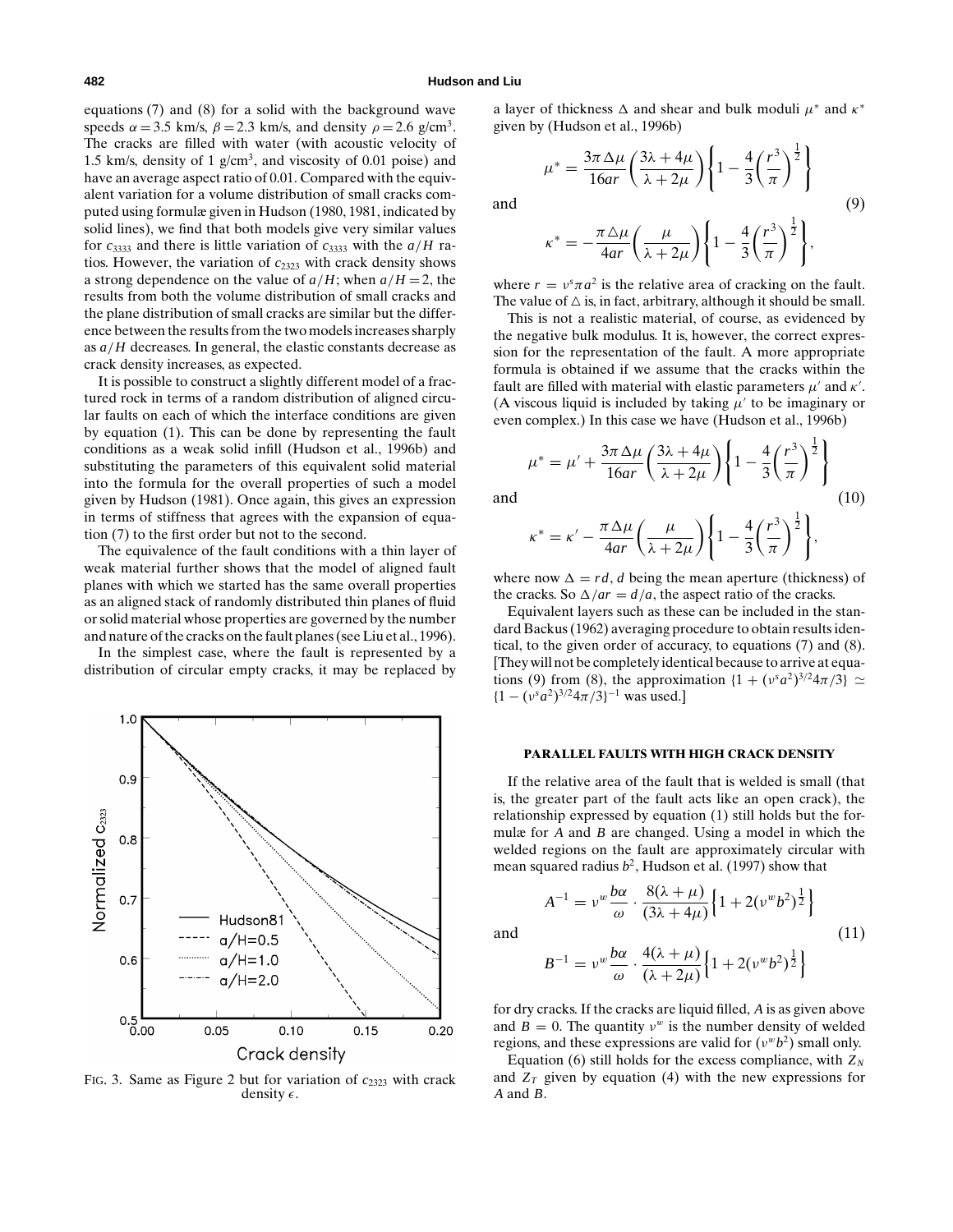Substituting from equations (11), we get new expressions for  $E_T$  and  $E_N$ :

$$
E_N = \frac{(\lambda + 2\mu)^2}{4\mu(\lambda + \mu)} \frac{1}{(\nu^w H b)} (1 + 2\sqrt{\nu^w b^2})^{-1}
$$
  
and (12)

$$
E_T = \frac{(3\lambda + 4\mu)}{8(\lambda + \mu)} \frac{1}{(\nu^w H b)} (1 + 2\sqrt{\nu^w b^2})^{-1}.
$$

Figures 4 and 5 show the variations of normalized elastic constants  $c_{3333}$  and  $c_{2323}$  for parallel dry fractures with a plane distribution of small contacts. The variations computed from equation (12) are plotted against parameter  $r = 1 - v^w \pi b^2$ ;



FIG. 4. Variation of normalized  $c_{3333}$  with the relative area of cracking  $r = 1 - v^w \pi b^2$  computed for a plane distribution of contacts for three different  $\hat{b}/H$  ratios. The value  $v^w$  is the number density of welded regions on a fault surface.



FIG. 5. Same as Figure 4 but for a variation of  $c_{2323}$  with parameter *r*,  $r = 1 - v^w \pi b^2$ .

*r* can be regarded as the proportion of the fault face, which consists of open cracks [see equation (15)]. As indicated earlier, the results are only valid for small  $v^w \pi b^2$ , say,  $v^w \pi b^2 < 0.2$ , so that  $0.8 \leq r \leq 1$ . The values of normalized  $c_{3333}$  and  $c_{2323}$ decrease as*r* increases and are strongly dependent on the *b*/*H* ratios. Again, as expected, both *c*<sup>3333</sup> and *c*<sup>2323</sup> are much smaller than those from the plane distribution of small cracks shown in Figures 2 and 3, and both tend to zero as  $r \to 1$ , at which point the two faces of the crack lose all contact.

To lowest order in  $(v^w b^2)$  we have from equations (12) is

$$
(1 + E_N)^{-1} = \frac{4\mu(\lambda + \mu)}{(\lambda + 2\mu)^2} \nu^w \, Hb \tag{13}
$$

$$
(1 + E_T)^{-1} = \frac{8(\lambda + \mu)}{(3\lambda + 4\mu)} v^w Hb,
$$

and this may be compared with results derived for a related structure, i.e., one with a regular packing of spheres. The model of spheres in a regular cubic packing is broadly similar to the fault model we have been considering in that contacts between spheres are assumed to be small in area and lie in parallel planes. The number density of contacts in any plane is  $v^w =$  $1/4R^2$ , where *R* is the radius of a sphere and the separation between the planes is  $H = 2R$ . White (1983) gives expressions for two moduli, namely

$$
c_{3333} = \frac{2\mu(\lambda + \mu)}{(\lambda + 2\mu)} \cdot \frac{b}{R} = \frac{4\mu(\lambda + \mu)}{(\lambda + 2\mu)} \cdot \nu^w \, Hb
$$
\nand\n
$$
4\mu(\lambda + \mu) = b - 8\mu(\lambda + \mu)
$$
\n(14)

$$
c_{1313} = \frac{4\mu(\lambda+\mu)}{(3\lambda+4\mu)} \cdot \frac{b}{R} = \frac{8\mu(\lambda+\mu)}{(3\lambda+4\mu)} \cdot v^w Hb,
$$

where *b* is the radius of the contact areas, as before. These are exactly the same as the result of substituting equations (13) into equations (7).

Once again we see that, to the first order (this time in the number density of contacts), the spatial distribution of the contact areas is not important. In our model, they are randomly distributed in the fault planes in a cubical packing of spheres; the distribution is regular. A more surprising feature is that, for dry cracks, the shape of the cavity region between contact areas does not seem to matter either; in the one case they are assumed to be flat and thin and in the other high and pointed. This implies that, to the present order of approximation, the model of a random distribution of spheres (Digby, 1981; Walton, 1987) may be expected to give results applicable to an aggregate of nonspherical particles as long as the number density and orientation of contacts are the same.

In the same way as for the dilute cracking model, the fault modelled by a distribution of welded areas in an otherwise dry fault can be represented by a layer of thickness  $\triangle$  of equivalent material with parameters given by (Hudson et al., 1997)

$$
\mu^* = \frac{8\Delta\mu(1-r)}{\pi b} \left(\frac{\lambda+\mu}{3\lambda+4\mu}\right) \left\{1+2\left(\frac{1-r}{\pi}\right)^{\frac{1}{2}}\right\}
$$
  
and  

$$
\kappa^* = -\frac{4\Delta\mu(1-r)}{\mu(1-r)} \frac{(\lambda+\mu)(4\mu-\lambda)}{(\lambda-r)^2}
$$
 (15)

$$
\kappa^* = -\frac{4\Delta\mu(1-r)}{3\pi b} \frac{(\lambda+\mu)(4\mu-\lambda)}{(3\lambda+4\mu)(\lambda+2\mu)}
$$

$$
\times \left\{1+2\left(\frac{1-r}{\pi}\right)^{\frac{1}{2}}\right\},\,
$$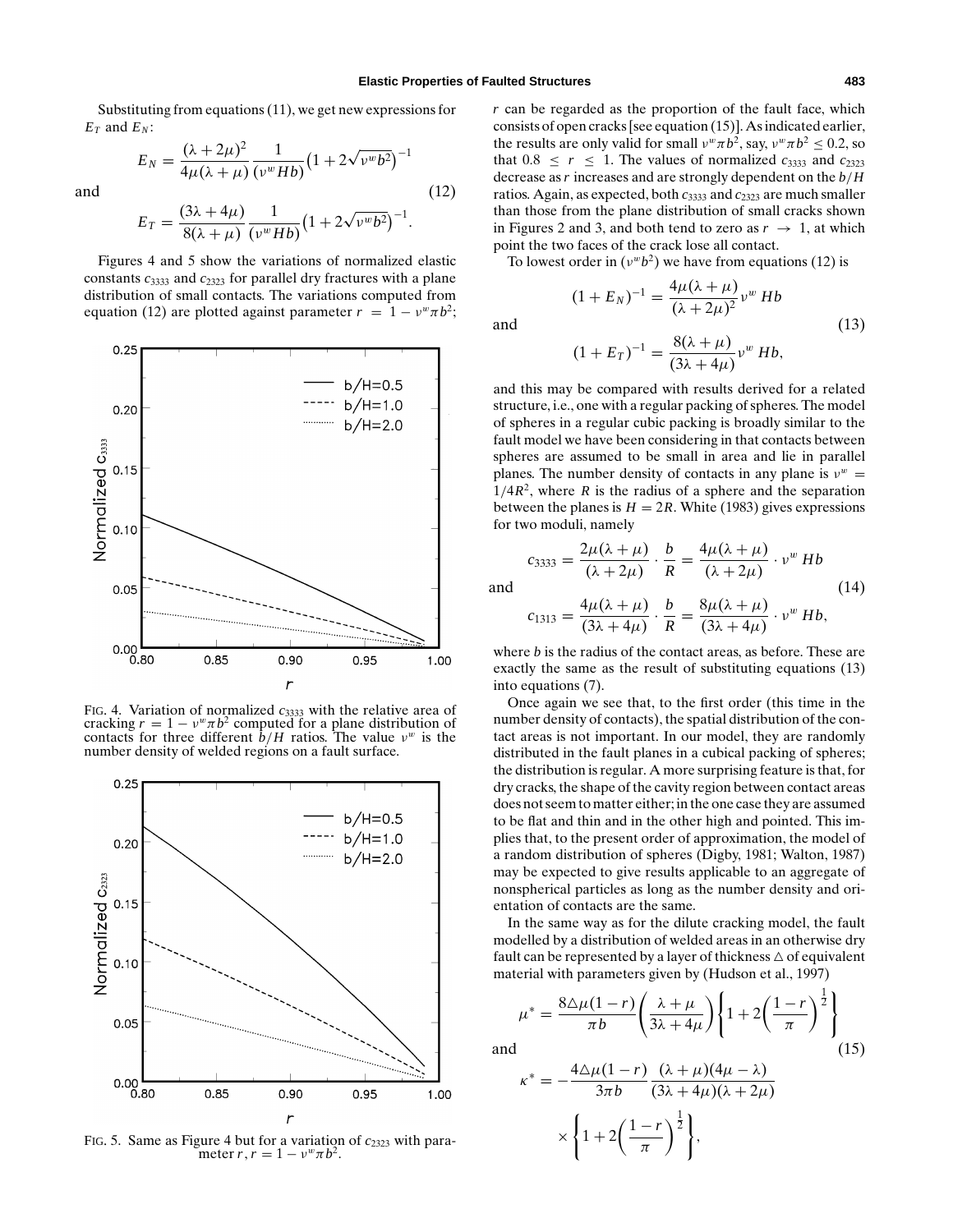where  $1 - r = v^w \pi b^2$  so that *r* is once again the proportion of the fault face that consists of open cracks.

Unfortunately, the theory formulated above does not allow for the cracked regions in this model to be filled with any material other than air (dry cracks) or an inviscid incompressible fluid. However, by analogy with the first model, it would be plausible to replace a fault with approximately circular welded regions which is otherwise filled with material whose elastic parameters are  $\mu'$ ,  $\kappa'$  by a layer of thickness  $\Delta$  and elastic constants

$$
\mu^* = \mu' + \frac{8\Delta\mu(1-r)}{\pi b} \left(\frac{\lambda+\mu}{3\lambda+4\mu}\right) \left\{1+2\left(\frac{1-r}{\pi}\right)^{\frac{1}{2}}\right\}
$$

and

$$
\kappa^* = \kappa' - \frac{4\Delta\mu(1-r)}{3\pi b} \frac{(\lambda+\mu)(4\mu-\lambda)}{(3\lambda+4\mu)(\lambda+2\mu)} \tag{16}
$$
\n
$$
\times \left\{ 1 + 2\left(\frac{1-r}{\lambda}\right)^{\frac{1}{2}} \right\},
$$

$$
\times \left\{1 + 2\left(\frac{1}{\pi}\right)\right\},\
$$
  
where once again  $\Delta = rd$ . However  $d/b$  is no longer the aspect  
ratio of the cracks since b is the radius of the welded regions,  
not of the cracks. It is essential for the validity of the theory,

on the other hand, that *d*/*b* be small. This equivalent layer may now be used in the Backus (1962) averaging procedure to obtain the response to a sequence of faults. We thus have a way of dealing with faults either singly or in sequences of parallel planes where the faults are either predominantly held together by friction or are welded, or else with faces largely separated by fluid (gas or liquid) or weak material—that is, the two cases  $r \ll 1$  and  $(1 - r) \ll 1$ . There is no valid formula for *r* in the region of 0.5.

The result  $E_N = 0$  for an inviscid incompressible liquid is obtained from the second of equations (10) or (16) by taking  $\kappa'$  sufficiently large that

$$
\frac{\omega d}{\alpha} \cdot \frac{\kappa}{\kappa'} \ll 1. \tag{17}
$$

### **CONCLUSIONS**

The main result of this paper is a formula for the overall elastic properties of a heavily cracked material. The cracks are aligned and lie in parallel fault planes, and the results are valid for the case where the welded regions form a small proportion of the area of the fault. Interactions between individual contact regions on the same fault are included. To the first order, where such interactions are ignored, it is expected, by analogy with models of sparse distributions of cracks, that the results will hold if the regions of fracture are randomly distributed yet aligned. Further comparison with the model of dilute cracking leads to a plausible construction for heavy faulting in which the open regions of each fault are filled with weak solid or fluid material.

Continuing to work to the first order, we have shown that the response of the heavily cracked faults to normal and tangential tractions on surfaces parallel to the faults is the same as for a cubical packing of spheres with the same size and number density of contact areas. This is another example of the indifference of first-order results to the actual distribution of contact regions or cracks. It also shows that the shape of the cavities between

the welded areas does not affect the overall response to the first order. In fact, this was already apparent from the equivalence to the first order of the result for a single heavily cracked fault and formulæ derived from Hertzian contact theory (see Hudson et al., 1997). This implies that the model of a granular aggregate constructed from a random packing of spheres is better than might at first appear, in that it applies to situations in which the strict geometrical constraints of the model can be significantly relaxed.

### **ACKNOWLEDGMENTS**

We thank John H. Queen and Bill Rizer of Conoco Inc. for their advice on the construction of theoretical models and Colin MacBeth, Frank Ohlsen, and Tim Pointer for useful discussions. We also thank two anonymous reviewers and Carl H. Sondergeld (the Associate Editor) for their comments. This work was supported by Conoco (U.K.) Ltd. through contract GPH-6 and the Natural Environment Research Council of the U.K. It is published with the approval of Conoco (U.K.) Limited and the Director of the British Geological Survey (NERC).

#### **REFERENCES**

- Anderson, D. L., Minster, B., and Cole, D., 1974, The effect of oriented cracks on seismic velocities: J. Geophys. Res., **79**, 4011–4015.
- Backus, G. E., 1962, Long-wave anisotropy produced by horizontal layering: J. Geophys. Res., **66**, 4427–4440.
- Berryman, J. G., and Burge, P. A., 1996, Critique of two explicit schemes for estimating elastic properties of multiphase composites: Mech. Mater., **22**, 149–164.
- Budiansky, B., and O'Connell, R. J., 1976, Elastic moduli of a cracked solid: Int. J. Solids Structures, **12**, 81–97.
- Chatterjee, A. K., Mal, A. K., and Knopoff, L., 1978, Elastic moduli of two-component systems: J. Geophys. Res., **83**, 1785–1792. See also the discussion: Budiansky, B., and O'Connell, R. J., 1979, Comment on "Elastic moduli of two-component systems" by A. K. Chatterjee, A. K. Mal, and L. Knopoff: J. Geophys. Res., **84**, 5687–5688; Chat-terjee, A. K., Mal, A. K., and Knopoff, L., 1979, Reply: J. Geophys. Res., **84**, 5689–5690.
- Crampin, S., 1994, The fracture criticality of crustal rocks: Geophys. J. Internat., **118**, 429–438.
- Davis, P. M., and Knopoff, L., 1995, The elastic modulus of media containing strongly interacting antiplane cracks: J. Geophys. Res., **100**, 18 253–18 258.
- Digby, P. J., 1981, The effective elastic moduli of porous granular rocks: J. Appl. Mech., **48**, 803–808.
- Eshelby, J. D., 1957, The determination of the elastic field of an ellipsoidal inclusion and related problems: Proc., Roy. Soc. London, Ser. A, **241**, 376–396.
- Garbin, H. D., and Knopoff, L., 1973, The compressional modulus of a material permeated by a random distribution of circular cracks: Qu. Appl. Math., **30**, 453–464.
- 1975, The shear modulus of a material permeated by a random distribution of free circular cracks: Qu. Appl. Math., **33**, 296–300.
- Hudson, J. A., 1980, Overall properties of a cracked solid: Math. Proc., Cambridge Phil. Soc., **88**, 371–384.
- 1981, Wave speeds and attenuation of elastic waves in material containing cracks: Geophys. J. Roy. Astr. Soc., **64**, 133–150. 1988, Seismic wave propagation through material containing
- partially saturated cracks: Geophys. J. Roy. Astr. Soc., **92**, 33–37. Hudson, J. A., Liu, E., and Crampin, S., 1996a, The mechanical prop-
- erties of materials with interconnected cracks and pores: Geophys. J. Internat., **124**, 105–112.
- Transmission properties of a plane fault: Geophys. J. Internat., **125**, 559–566.
- 1997, The mean transmission properties of a fault with imperfect facial contact: Geophys. J. Internat, **129**, 720–726.
- Kachanov, M., 1992, Effective elastic properties of cracked solids: Critical review of some basic concepts: Appl. Mech. Res., **45**, 304– 335.
- Keller, J. B., 1964, Stochastic equations and wave propagation in random media: Proc. Symp. Appl. Math., **16**, 145–170.
- Liu, E., MacBeth, C. D., Pointer, T., and Hudson, J. A., 1996, The